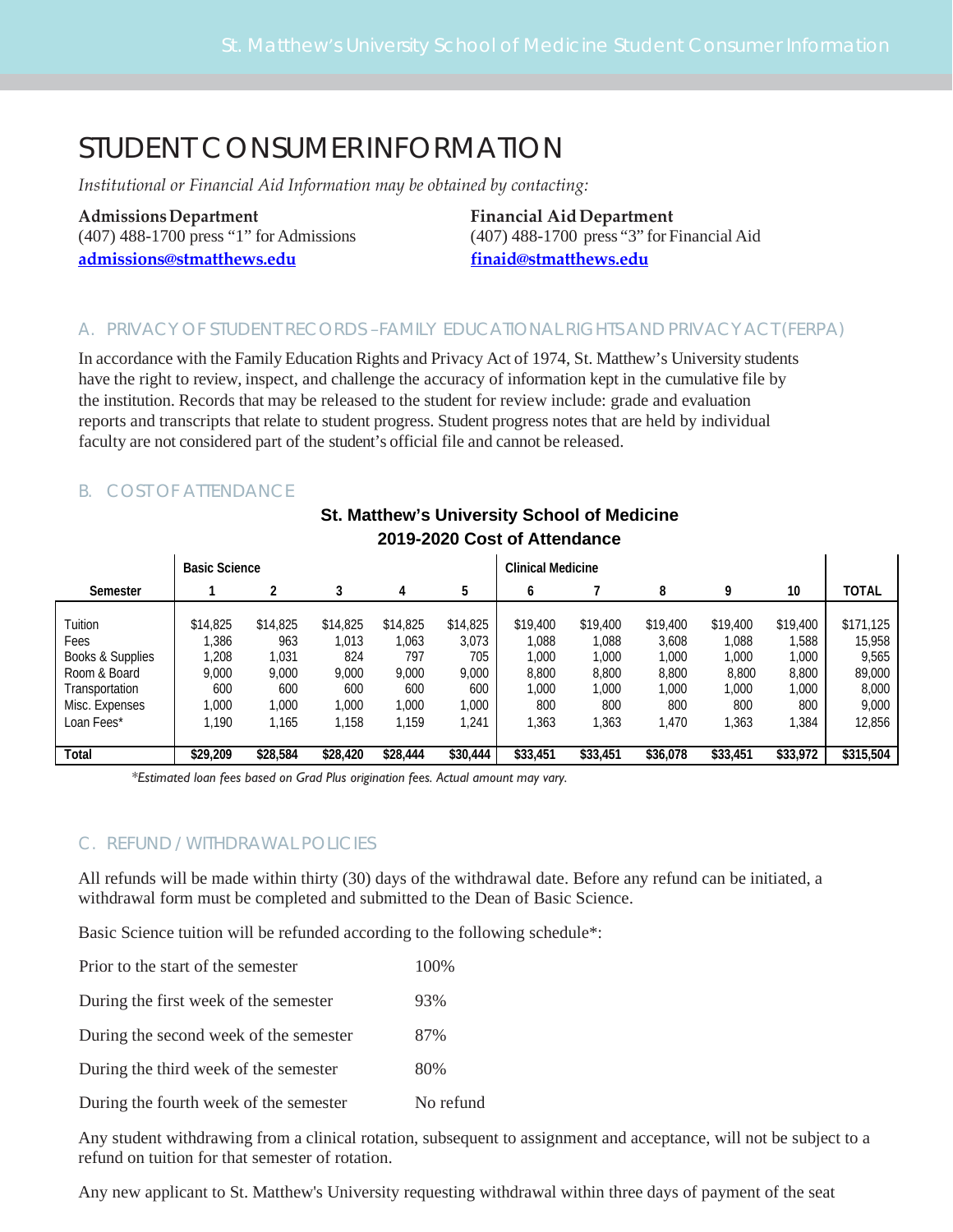deposit to St. Matthew's shall receive a full refund of all tuition and fees paid.

\*All fees, including the first semester seat deposit fee of \$500.00 and the \$75.00 application fee, are excluded from this refund policy and are not refundable after the first three days' exemption as previously described.

#### **Other Charges**

Students attending Basic Sciences in Grand Cayman will be billed monthly for miscellaneous charges. Payment is due upon receipt of these invoices. Non-payment of accounts will result in the loss of credit privileges on campus.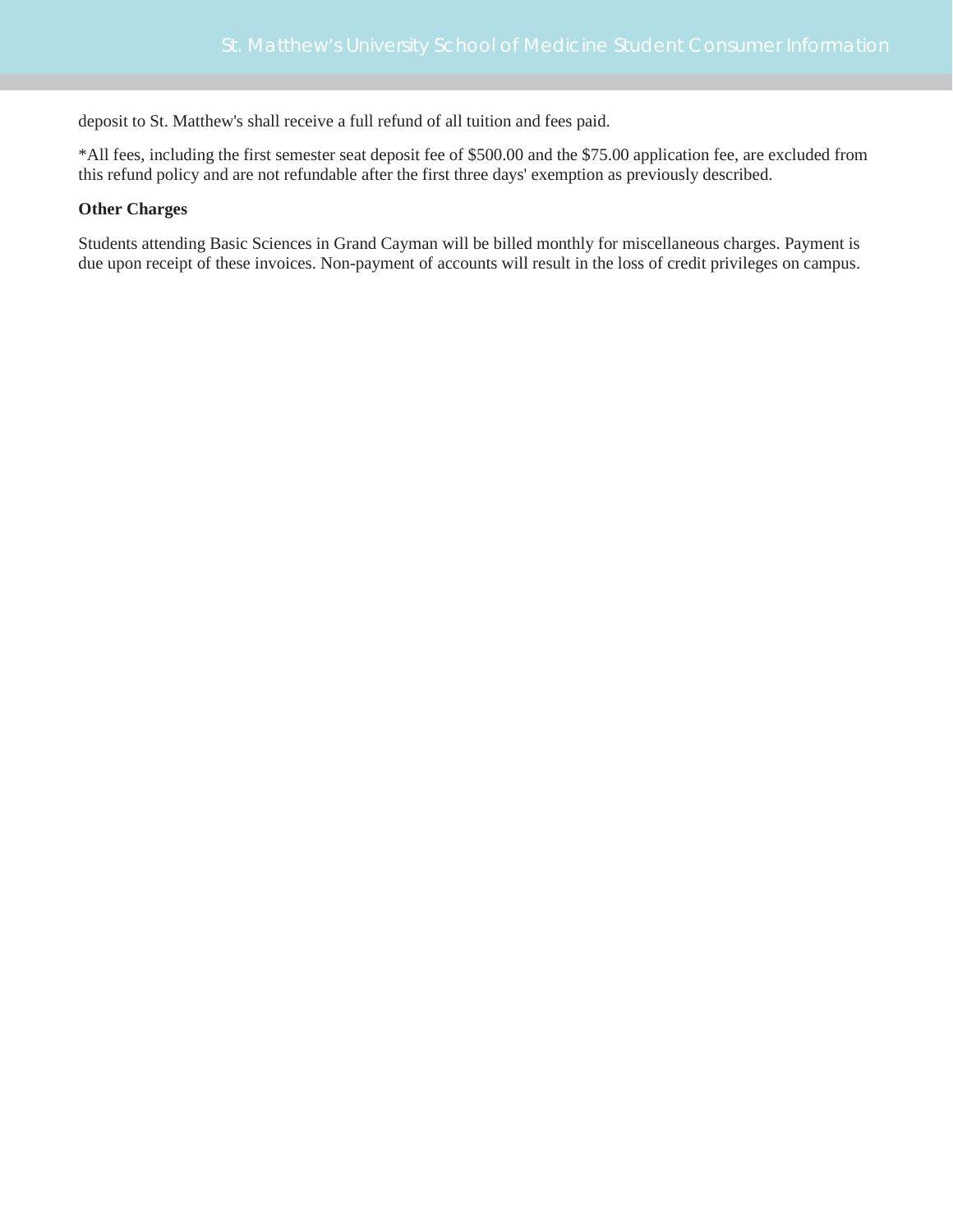## D. UNITED STATES DEPARTMENT OF EDUCATION RETURN TO TITLE IV (R2T4) REGULATIONS

The law specifies how St. Matthew's University School of Medicine ("SMU") must determine the amount of Title IV program assistance that students earn if they withdraw from school. See section on Withdrawals for specific information regarding Leaves of Absence (LOA) and the withdrawal process. The Office of Financial Aid is responsible for calculating R2T4 and the Business Office is responsible to actually transfer the funds. The Office of Financial Aid uses worksheets and software provided by the US Department of Education to calculate the R2T4 funds. All funds must be returned to the lender within 45 days of the last date of determination. If you have questions about your Title IV program funds, students can call the Federal Student Aid Information Center at 1-800-4- FEDAID (1-800-433-3243). TTY users may call 1-800-730-8913. Information is also available on Student Aid on the Web at [www.studentaid.ed.gov.](http://www.studentaid.ed.gov/)

When a student withdraws during a payment period, the amount of Title IV program assistance that has been earned up to that point is determined by a specific formula. The date of withdrawal is earlier of the date the student notified the Registrar or Program Director of their intent to withdraw or the date the student submitted the withdrawal form. If the student received (or the school received on the student's behalf) less assistance than the amount that earned, the student may be able to receive those additional funds. If the student received more assistance than was earned, the excess funds must be returned by the school and/or thestudent.

The SMU attendance policy is described in the university catalog and the student handbooks. All Basic Science courses have a minimum 80% attendance requirement (for some courses the minimum requirement may be higher), and full attendance is required at clinical clerkships. Students who do not meet the attendance requirements are reported to the university's Registrar who notifies the student's Program Director of the lack of attendance.

The Program Director will consult with the student's faculty to verify the last date of attendance. Without an official Withdrawal Form, the university will use the last date of attendance to compute the R2T4 formula.

In the case where a student notifies the Program Director or a faculty member that he or she intends to withdraw, the student must be informed of the need to complete the Official Withdrawal Form, document the date the student notified them and share that information with the university Registrar. Should the student fail to file the Withdrawal Form or there is a lag between the notification and the filing of the form, the earlier date of notification will be used in calculating the R2T4 formula. In the event a student receives all failing grades for a semester, the Program Director will contact the faculty members to determine if the failing grades were earned or represent a lack of attendance. In the event it is determined that those grades were the result of lack of attendance, the Program Director and faculty will attempt to determine the last day of attendance and use that date in the R2T4 calculations. Students who do not attend even one class, are ineligible for Title IV funds and all of the loan proceeds will be returned to the lender.

The amount of assistance earned is determined on a pro rata basis. The payment period is the semester for which the loan was certified and the percent of attendance is calculated by dividing the number of days attended by the total number of days in the payment period. For example, if the student completes 30% of the payment period or period of enrollment, the student has earned 30% of the assistance they were originally scheduled to receive. Once the student has completed more than 60% of the payment period or period of enrollment, all the assistance that the student was scheduled to receive for that period is considered to have been earned If the student did not receive all of the funds that were earned, he or she may be due a post-withdrawal disbursement. If the post-withdrawal disbursement includes loan funds, the student may choose to decline the loan funds so that additional debt is not incurred. The Office of Financial Aid will use the R2T4 worksheets as provided by the US Department of Education to determine how much of the loan may be retained and how much must be returned. If a student is due a post-withdrawal disbursement, SMU will provide written notification within 30 days of the date of determination of withdrawal that: identifies the type and amount of loan funds; explains students' options to accept or decline some or all funds; explains obligation to repay any loan fund disbursed; and provides a deadline to response of at least 14 days. Prior to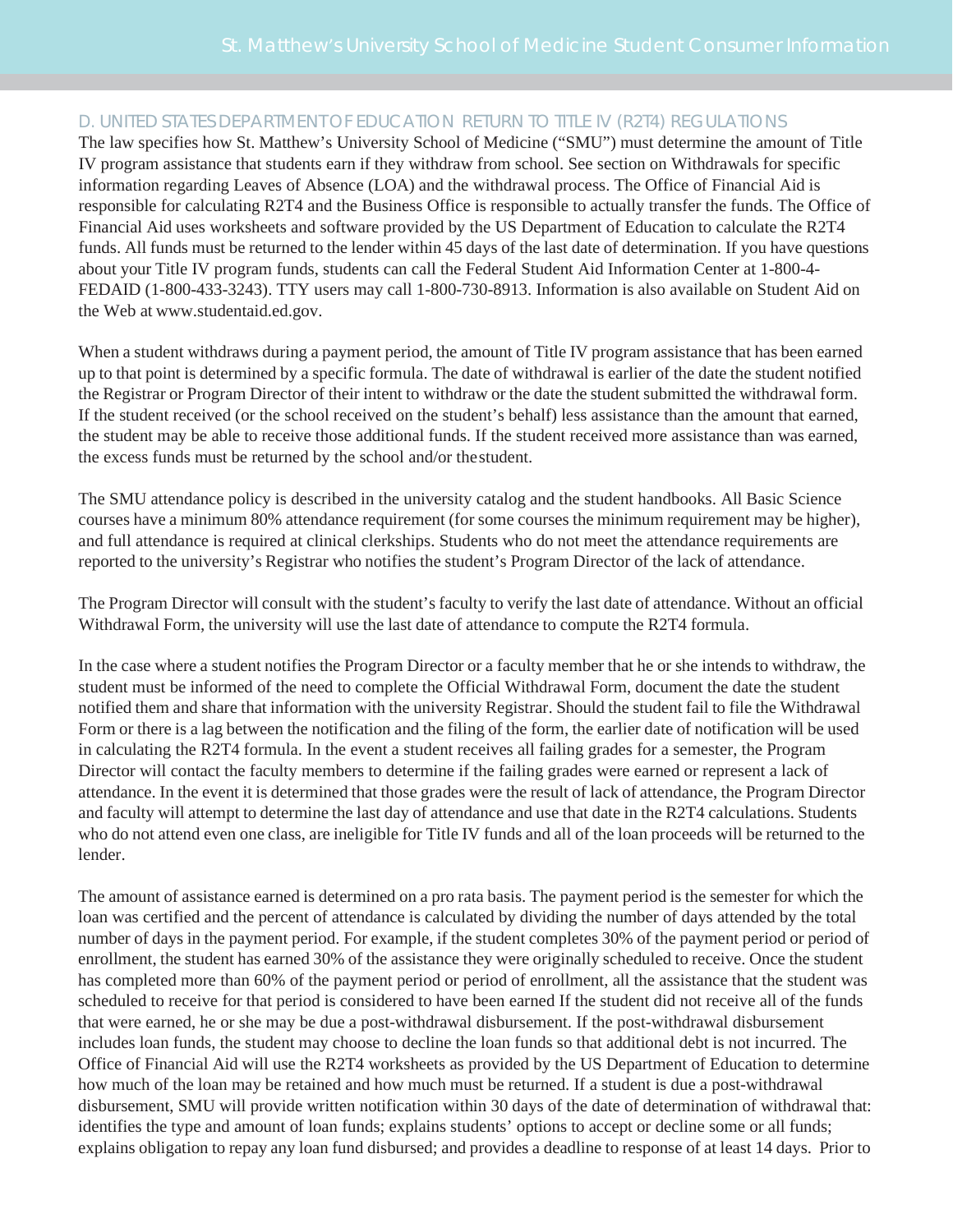the post-withdrawal disbursement, SMU must receive confirmation from the student or parent borrower prior to disbursement. This confirmation does not have to be written but must be documented by the school. If this confirmation is received after the deadline but within 180 days of the date of determination, the school may choose to honor the late response.

SMU may automatically use all or a portion of your post-withdrawal disbursement (including loan funds, if the student accepts them) for tuition, fees, and room and board charges (as contracted with the school). For all other school charges, the school needs the student's permission to use the post-withdrawal disbursement. If the student does not give permission (which some schools ask for at the time of enrollment) the student will not be offered the funds. However, it may be in one's best interest to allow the school to keep the funds to reduce the debt at the school.

There are some Title IV funds that students were scheduled to receive that cannot be earned once a student withdraws because of other eligibility requirements. For example, if a first-time, first-year undergraduate student has not completed the first 30 days of the program before withdrawal, the student will not earn any Direct Loan funds that he or she would have received had the student remained enrolled past the 30th day. If the student receives (or the school receives on behalf of the student) excess Title IV program funds that must be returned, the school must return a portion of the excess equal to the lesser of:

- 1. The institutional charges multiplied by the unearned percentage of the funds, or
- 2. The entire amount of excess funds.

If the school is not required to return all of the excess funds, the student must return the remaining amount. Any loan funds that must be returned, the student repay in accordance with the terms of the promissory note. That is, scheduled payments are made to the holder of the loan over a period of time. Students who have received a refund of their loan proceeds before withdrawing may be required to return part or all of those funds to the lender.

Title IV funds will be returned in the following order:

- 1.Unsubsidized Federal Stafford loans
- 2.Subsidized Federal Stafford loans\*
- 3.Federal PLUS loans

The requirements for Title IV program funds when students withdraw are separate from any refund policy that the school may have. Therefore, the student may still owe funds to the school to cover unpaid institutional charges. The school may also charge for any Title IV program funds that the school was required to return. Student may receive a copy of the refund Policy from the BusinessOffice.

If you have questions about your Title IV program funds, you can call the Federal Student Aid Information Center at 1-800-4-FEDAID (1-800-433-3243). TTY users may call 1-800-730-8913. Information is also available on Student Aid on the Web at [www.studentaid.ed.gov.](http://www.studentaid.ed.gov/)

## **Leaves of Absence (LOA) and Withdrawals**

#### Definitions:

## **Approved Leaves of Absence (LOA)**

An LOA is a temporary interruption in a student's program of study. LOA refers to the specific time period during a program when a student is not in attendance and will return to complete the program. Students returning from an LOA are not required to re-apply for admission but must re-register for their courses.

## **Unapproved Leaves of Absence**

A school may grant a student an LOA that does not meet the conditions to be an approved LOA for Title IV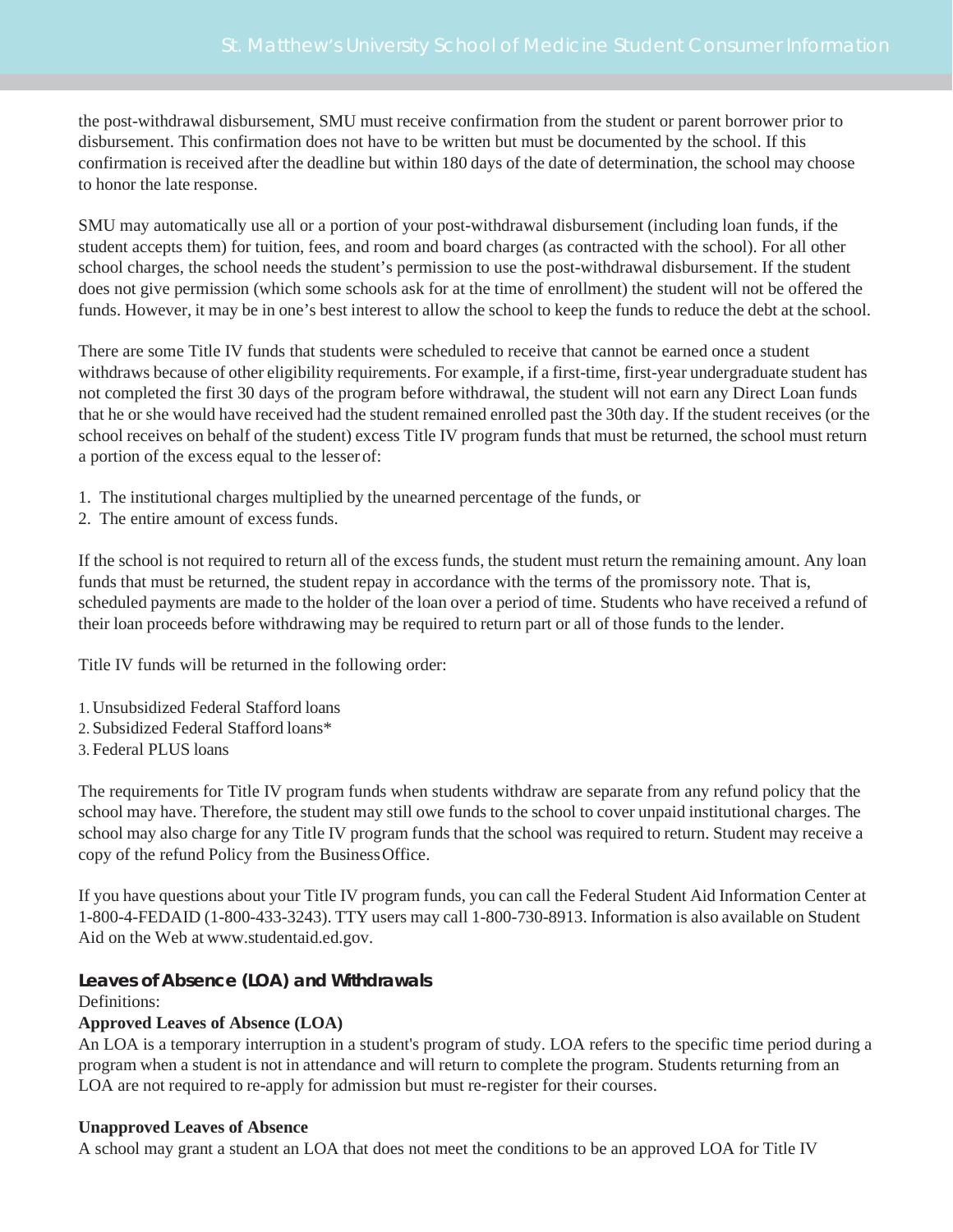purposes (for example, for academic reasons). However, any LOA that does not meet all of the conditions for an approved LOA is considered a withdrawal for Title IV purposes

## **Official Withdrawal**

A "withdrawal" refers to a student's intent to completely terminate studies at an institution with no expectation of return. Students who subsequently decide to return to their studies must re-apply for admission through the university's Office of Admissions.

## **Unofficial Withdrawal**

An unofficial withdrawal is one where the school has not received notice from the student that the student has ceased or will cease attending the school.

Note: Students who withdraw from courses or the program receive a grade of "W" on their transcript. The grade is considered the same as an "F" grade in calculating the quantitative aspect of the Satisfactory Academic Progress standards and may affect the student's future eligibility for Financial Aid.

## **LOA and Withdrawal Request Forms**

The form required by SMU to request an LOA or a Withdrawal is available on the campus website and from the Registrar.

## **Approved LOA's**

An LOA must meet certain conditions to be counted as a temporary interruption in a student's education instead of being counted as a withdrawal requiring a school to perform a Return calculation. If an LOA does not meet the conditions in the student is considered to have ceased attendance and to have withdrawn from the school, and the school is required to perform a Return calculation.

In order for an LOA to qualify as an *approved LOA* –

1. All requests for LOA's be submitted in writing to the Program Director and include the reason for the student's request. The form must be signed and dated by the student and specify the date the student wants the LOA to begin and end.

2. Students must apply in advance for an LOA unless unforeseen circumstances prevent the student from doing so.

3. The situation described for the reason for the LOA must be generally non-academic in nature and must be one that leads to a reasonable expectation that the student will return from the LOA within the allowed time frame.

4. The LOA together with any additional leaves of absence must not exceed a total of 180 days in any 12-month period including days in which school is not issession.

5. A student returning from an LOA must resume training at the same point in the academic program that he or she began the  $LOA<sup>1</sup>$ .

All requests for LOA's will be reviewed by the Program Director, the university Registrar and the Director of Financial Aid. The student will be notified in writing by the Program Director of the university's decision.

During the LOA, the institution will not assessthe student any additional institutional charges, the student's financial need will not increase, and therefore, the student will not be eligible for any additional disbursements of Federal Student Aid.

If the student is a Stafford Loan recipient, the school will explain to the student, prior to granting the LOA, the effects that the student's failure to return from an LOA may have on the student's loan repayment terms, including the expiration of the student's grace period.

<span id="page-4-0"></span><sup>&</sup>lt;sup>1</sup> For example, an "Approved LOA" can only start prior to start of a course during the basic science portion of the program.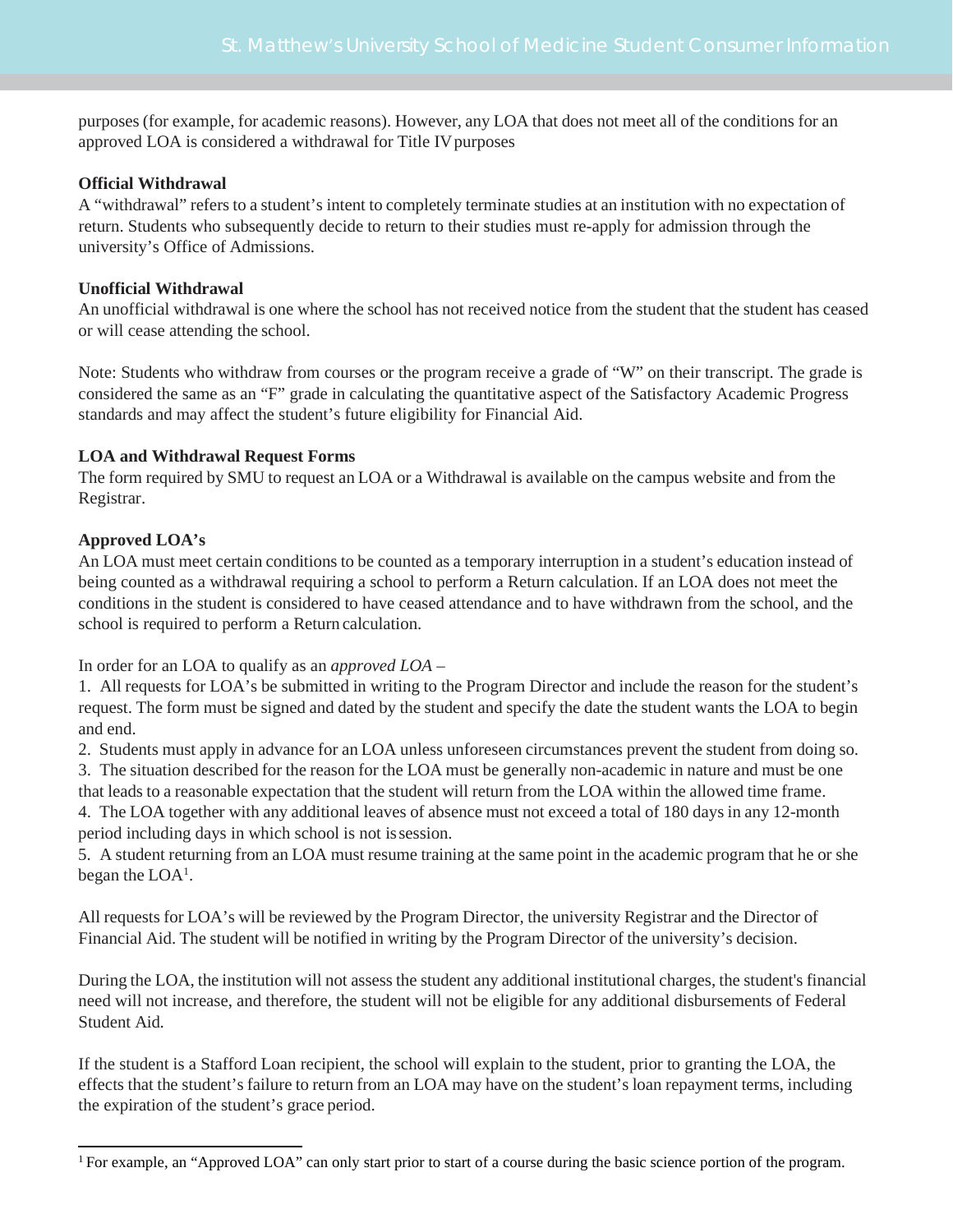A student granted an LOA that meets the criteria stated above is not considered to have withdrawn, and no Return calculation is required. Upon the student's return from the leave, he or she continues to earn the Federal Student Aid previously awarded for the period.

## **Completion of coursework upon return**

In as much as approved leaves of absence are viewed as temporary interruptions in a student's attendance, and since the academic programs at SMU are considered term-based programs, where the payment period is the term, a student returning from an LOA must do so at a time when he or she can complete the term in order to complete the payment period and be eligible to receive a second or subsequent disbursement. Therefore, for students enrolled in credit-hour term programs, in order for an LOA to be an LOA, the school must allow a student returning from an LOA to complete the coursework that he or she began prior to the LOA.

## **Students who return earlier than anticipated**

The school may permit a student to return to class before the expiration of the student's LOA in order to review material previously covered. However, until the student has resumed the academic program at the point where he or she began the LOA, the student is considered to still be on the approved LOA. The days the student spends in class before the course reaches the point at which the student began his or her LOA must be counted in the 180 days maximum for an approved leave of absence. A student repeating coursework while on LOA must reach the point at which he or she interrupted training within the 180 days of the start of the student's LOA.

## **Student who fail to return from LOA's**

If a student does not return to the school at the expiration of an approved LOA (or a student takes an unapproved LOA), the student's withdrawal date is the date the student began the LOA.

#### **Explanation of consequences of withdrawal to loan recipients**

A student who is granted an approved LOA is considered to remain in an in-school status for Title IV loan repayment purposes. If a student on an approved LOA fails to return, the school must report to the loan holder the student's change in enrollment status as of the withdrawal date. One possible consequence of not returning from an LOA is that a student's grace period for a Title IV program loan might be exhausted. Therefore, in order for an LOA to be an approved LOA, prior to granting a leave of absence, a school must inform a student who is a Title IV loan recipient of the possible consequences a withdrawal may have on the student's loan repayment terms, including the exhaustion of the student's grace period.

## **Unapproved LOA's**

A school may grant a student an LOA that does not meet the conditions to be an approved LOA for Title IV purposes (for example, for academic reasons). However, any LOA that does not meet all of the conditions for an approved LOA is considered a withdrawal for Title IV purposes. The student's withdrawal date is the date the student begins the LOA. An unapproved LOA may be treated as an official withdrawal since the school would have previously granted an LOA. Therefore, the school would know immediately that the student had ceased attendance for Title IV purposes and must use the specified withdrawal date in the Return calculation.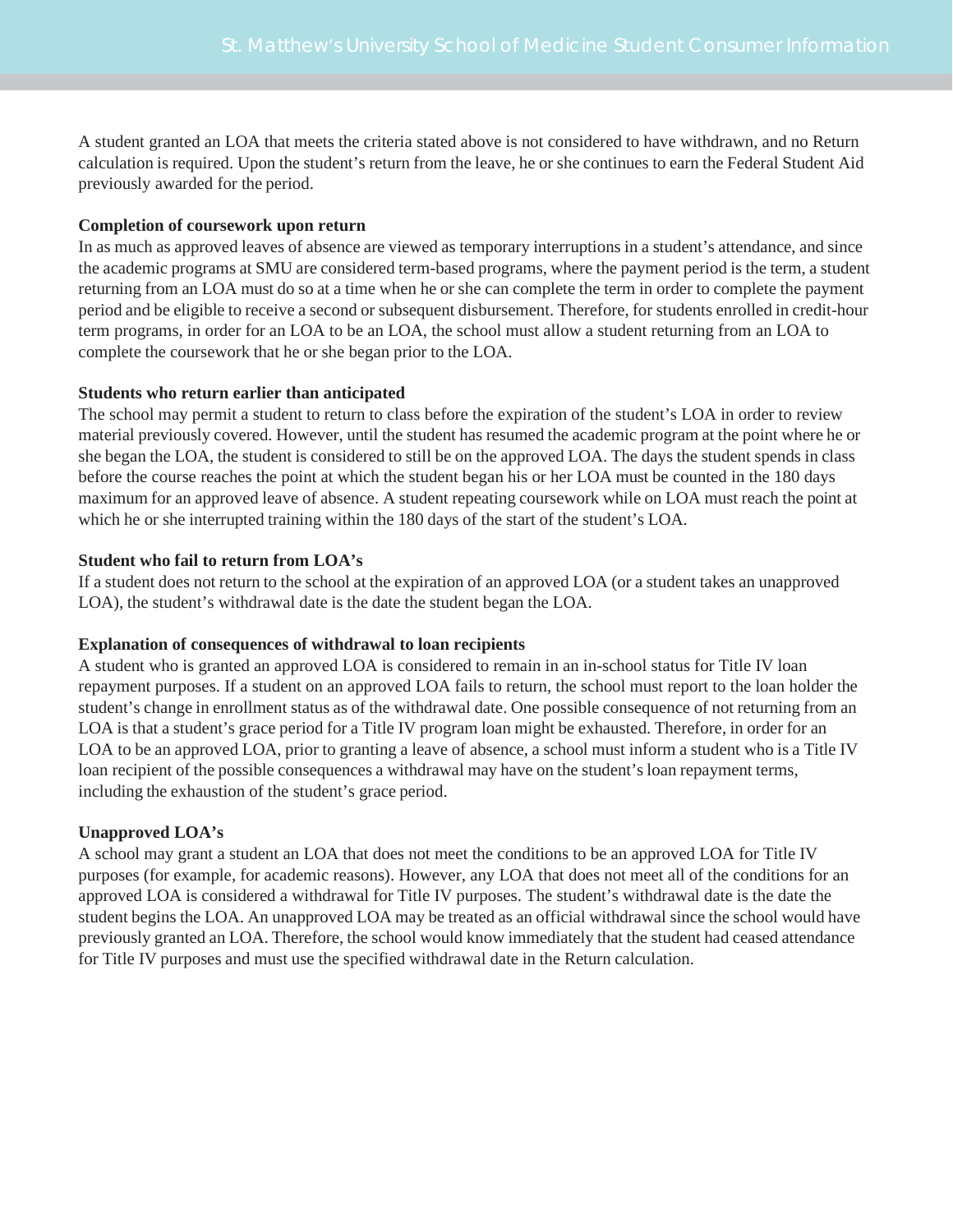## E. SATISFACTORY ACADEMIC PROGRESS REGULATIONS

The U.S. Department of Education requires institutions of higher education to establish minimum standards of satisfactory academic progress for students receiving Federal Student Aid. Satisfactory Academic Progress (SAP) means the student is proceeding in a positive manner toward fulfilling degree requirements. SAP includes two standards; qualitative and quantitative. Students must meet both standards to continue receiving financial aid.

## **Qualitative**

In order to maintain eligibility for financial aid with the qualitative standard, a student must maintain the academic standing necessary to remain at St. Matthew's University School of Medicine ("SMU"). The Office of Financial Aid will conduct a review at the end of each semester (i.e., payment period) to determine the student's successful progress toward obtaining a degree by comparing cumulative grade average to hours earned. A student must maintain satisfactory academic performance as outlined below to remain enrolled in the program or to continue receiving aid. A student must also maintain an overall grade point average of at least 2.0 (as determined taking into account grades for Repeated Courses in a manner as defined in the Repeating Courses section below) to continue in the program beyond the basic science portion of the program. Additionally, in order to meet the university's requirement for graduation, a student must meet all graduation requirements specified in the catalog.

Students may be dismissed by the university at the end of any semester if they have not made sufficient academic progress to warrant continuance of study. Students who fail to maintain sufficient academic progress will be dismissed from the program. Termination of students will follow policies and procedures adopted by the university.

## **Quantitative**

To assess students' academic progress, the medical school program is divided into increments of Academic Years. An Academic Year is comprised of two semesters. Therefore, the SMU curriculum encompasses one and one half Academic Years in a calendar year. The SMU curriculum is comprised of five Academic Years (ten semesters) – 2.5 Academic Years (five semesters) of basic science and 2.5 Academic Years (five semesters) of clinical medicine. The maximum time frame for completing the entire program of study (including both the basic science and clinical medicine portions of the program) is 7 Academic Years, or 14 semesters.

1. Basic science students may take up to 3.5 Academic Years (7 semesters of enrollment) to complete the basic science portion of the medical school curriculum. During the basic science portion of the program, the following outlines the university's satisfactory academic progress requirements:

• By the end of the 1st semester of enrollment, a student must have successfully completed a minimum of 10% of the total number of credit hours required to complete the basic science portion of the curriculum.

• By the end of the 2nd semester of enrollment, a student must have successfully completed a minimum of 18% of the total number of credit hours required to complete the basic science portion of the curriculum.

• By the end of the 3rd semester of enrollment, a student must have successfully completed a minimum of 38% of the total number of credit hours required to complete the basic science portion of the curriculum.

• By the end of the 4th semester of enrollment, a student must have successfully completed a minimum of 60% of the total number of credit hours required to complete the basic science portion of the curriculum.

• By the end of the 5th semester of enrollment, a student must have successfully completed a minimum of 75% of the total number of credit hours required to complete the basic science portion of the curriculum.

• By the end of the 6th semester of enrollment, a student must have successfully completed a minimum of 90% of the total number of credit hours required to complete the basic science portion of the curriculum.

• By the end of the 7th semester of enrollment, a student must have successfully completed 100% of the total number of credit hours required to complete the basic science portion of the curriculum.

2. Clinical Students may take up to 3.5 Academic Years (7 semesters) to complete the clinical medicine portion of the medical school curriculum. During the clinical medicine portion of the program, the following outlinesthe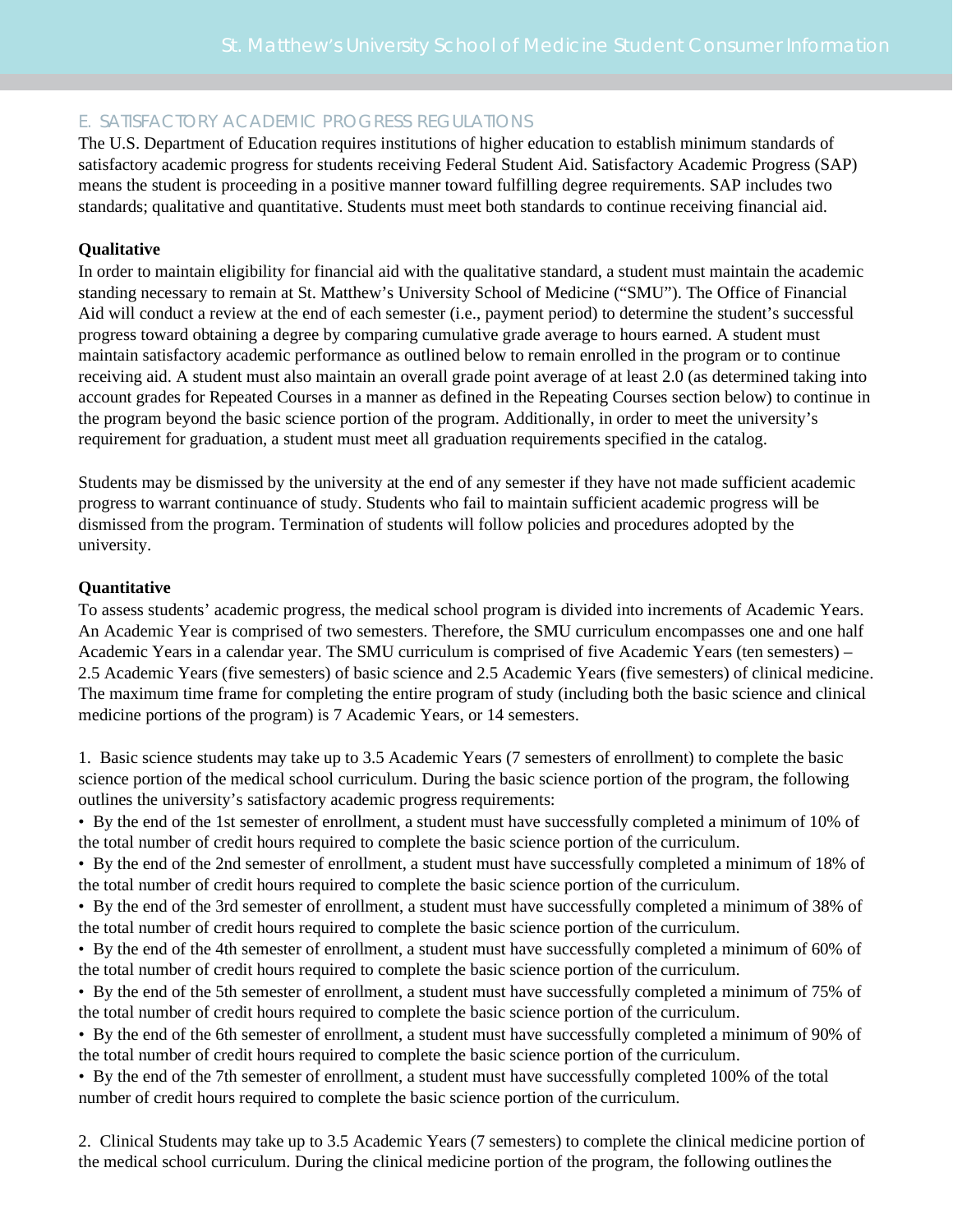university's satisfactory academic progress requirements:

Satisfactory academic progress is checked at the end of each term of clinical enrollment (i.e., payment period). To meet the university's requirements for satisfactory progress, students must have completed a minimum of:

- 11 weeks of clinical medicine rotations by the end of the first semester of clinical enrollment;
- 22 weeks of clinical medicine rotations by the end of the second semester of clinical enrollment;
- 33 weeks of clinical medicine rotations by the end of the third semester of clinical enrollment;
- 44 weeks of clinical medicine rotations by the end of the fourth semester of clinical enrollment;
- 55 weeks of clinical medicine rotations by the end of the fifth semester of clinical enrollment;
- 66 weeks of clinical medicine rotations by the end of the sixth semester of clinical enrollment;
- 72 weeks of clinical medicine rotations by the end of the seventh semester of clinical enrollment.

If the student does not meet the satisfactory academic progress requirements at the end of a semester, the student will be placed on financial aid warning for the next semester. The student is still considered to be making satisfactory academic progress while on warning and is eligible for Title IV aid.

If at the end of the warning period, the student does not achieve satisfactory academic progress requirements, the student may be placed on financial aid probation and remain eligible for Title IV aid if  $-$ a) the student appeals the determination; and b) the school determines that the student should be able to meet the satisfactory academic progress standards by the end of the subsequent payment period or the school develops an academic plan for the student that, if followed, will ensure that the student is able to meet the satisfactory academic progress standards by a specific point in time. Students placed on financial aid probation will not be eligible to receive Title IV aid for the subsequent payment period unless the student makes satisfactory academic progress or the school determines that the student met the requirements specified in the academic plan specified by the school for the student.

If at the end of the warning period, the student does not achieve satisfactory academic progress requirements, and the student is not placed on financial aid probation, all Title IV aid will be terminated. The student may also be terminated from the school. If the student is not terminated, they may continue in school as a self-pay student.

SMU evaluates Satisfactory Academic Progress at the end of each semester (i.e., payment period). Withdrawals and incompletes are not included in the overall grade average. Students must complete all required courses by the end of the degree. Students who fail a required course must repeat the course and obtain a passing grade before completion of their degree. There are no noncredit remedial courses. Scheduled awards for the next academic year for students who are not making Satisfactory Academic Progress will be canceled.

Financial aid will be disbursed each semester. Students who withdraw after that will have their eligibility to retain part of their financial aid calculated on the percentage of the semester attended. Students who attend more than 60% of the term may retain all of their aid. See the section on Return to Title IV (R2T4) below.

#### **Transfer Students**

Transfer students' transcripts will be evaluated by the Program Director. Those courses which are applicable to the degree requirement will be accepted and will be used to measure the quantitative SAP requirement. Only those grades earned at SMU will be used to compute the qualitative requirement.

**Change of Program or Degree** Not applicable.

**Concurrent Degrees** Not applicable.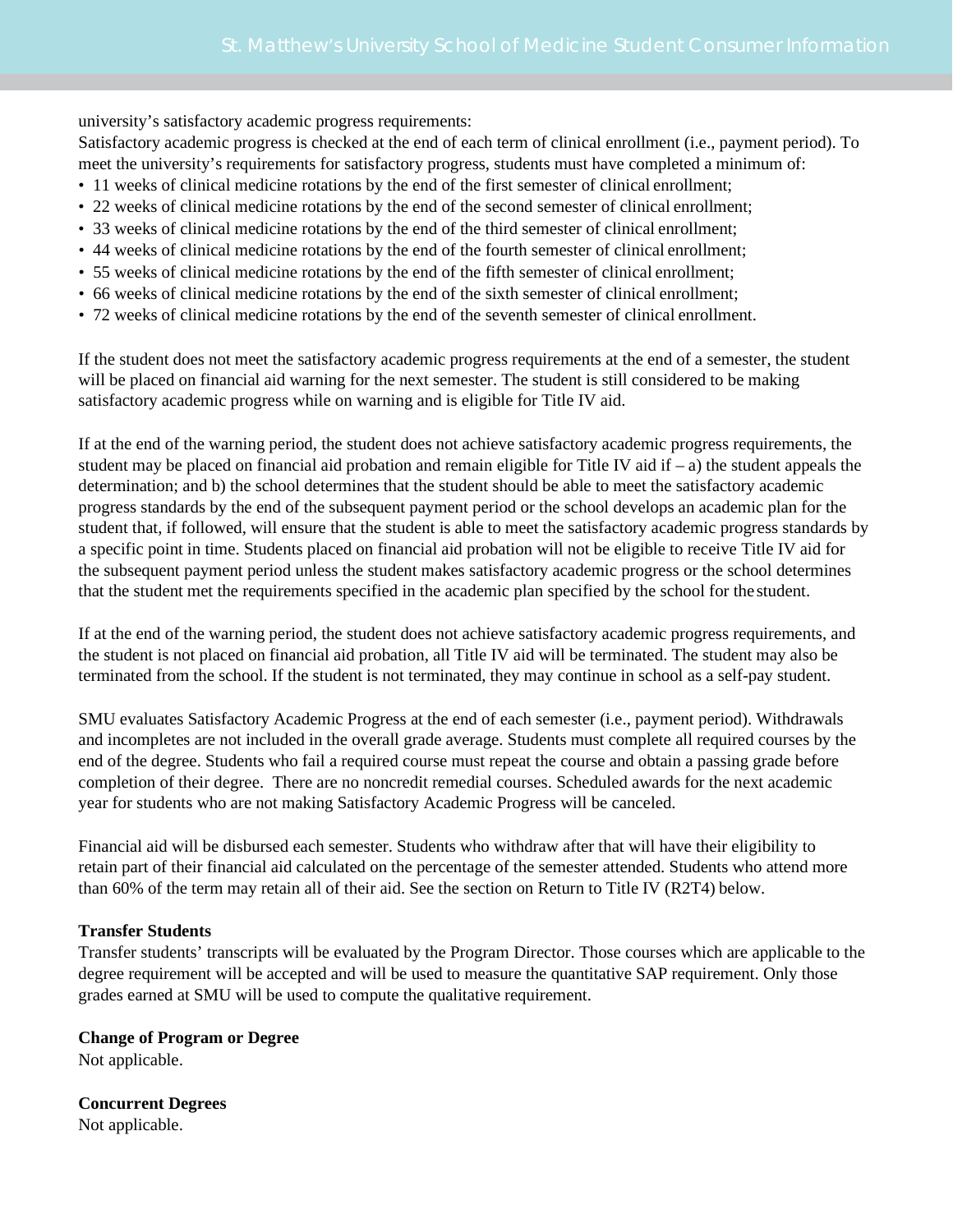#### **Additional Degrees**

Not applicable.

## **Notification**

Students will be notified of any Satisfactory Academic Progress evaluation that impacts the student's eligibility for Title IV, HEA program funds.

## **Appeal Process**

A student may appeal a determination of unsatisfactory progress by submitting a written appeal to the school Director explaining why they did not meet satisfactory academic progress and what has changed that will allow them to meet satisfactory academic progress if their appeal is approved to continue in school. The decision of the Director shall be final. Special consideration will be made only for mitigating circumstances, i.e., illness, injury, death in the family. If the appeal is approved a student will be allowed to reenter or continue in school under a probation period and will be considered to be in satisfactory academic progress and eligible for Title IV funding.

## **Incompletes**

Students receiving an (I) incomplete grade have one marking period to submit the required work to their instructor and receive a final grade. Failure to do so will result in a grade change to a (F).

## **Repeating Courses**

A failed grade may be repeated and replace the current grade. All credits attempted are considered when calculating maximum time frame. A student's enrollment status may include repeating any coursework previously taken in the program but may not include more than one repetition of a previously passed course.

#### **Remedial and Non Remedial**

Remedial and Non-Credit remedial courses do not apply and have no effect on satisfactory progress.

## **Elective Courses**

Elective Basic Science courses do not apply and have no effect on satisfactory progress.

## **Withdrawals**

A "W" is issued for a dropped class and does not affect the CGPA but the credits are counted as credits attempted and will affect the maximum timeframe.

## **To Re-Establish Satisfactory Progress for Federal Funds**

If a student wants to return to school but has been terminated for unsatisfactory progress and is still within maximum time frame, the student would have to reestablish eligibility for Title IV funding by completing one semester meeting the satisfactory academic progress requirements.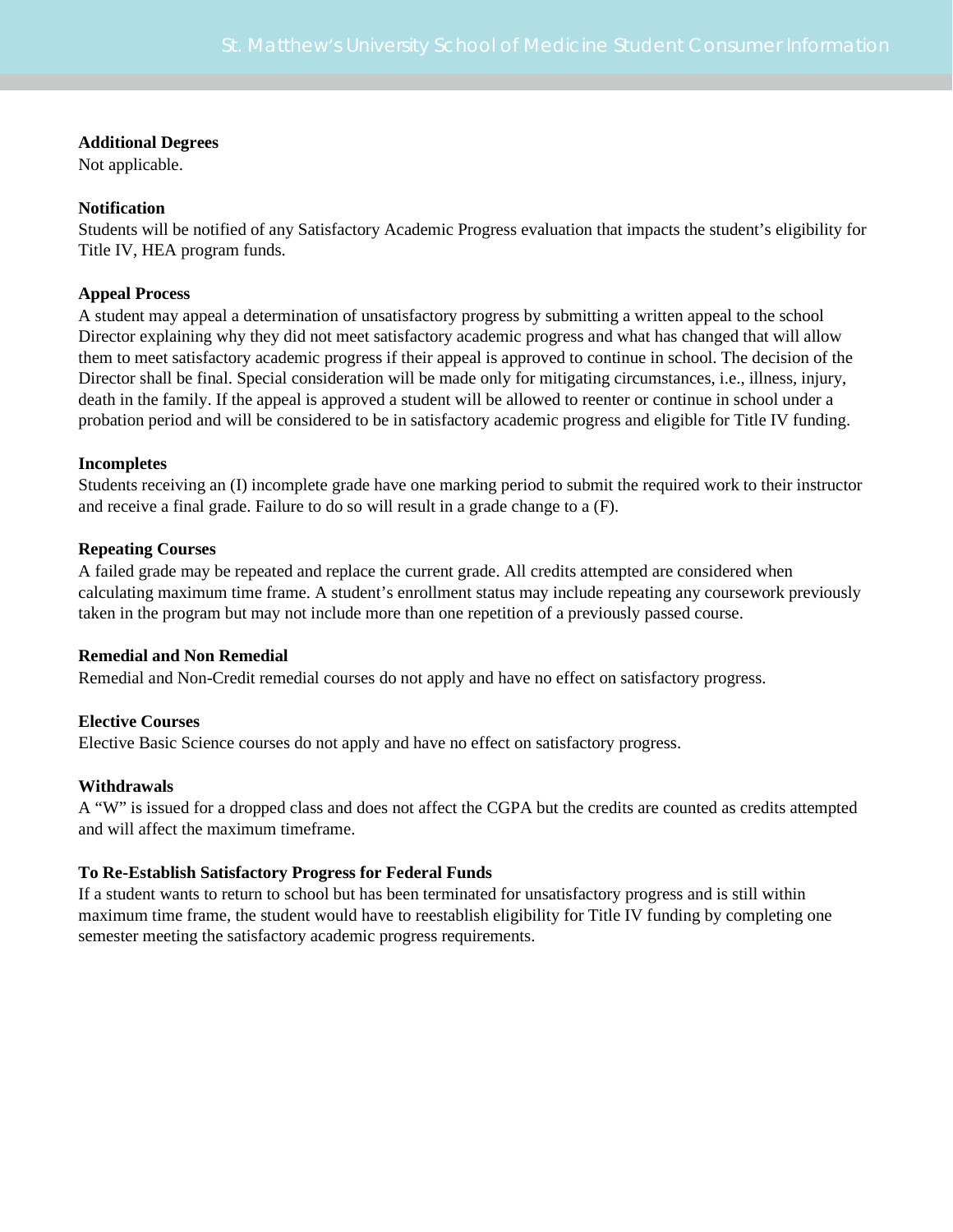## F. TRANSFER OF CREDITPOLICIES

Transfer students undergo the same admissions process as first time applicants, in that they must submit a complete application packet to ensure a timely review. Acceptance of transfer credits is at the discretion of the University. St. Matthew's University School of Medicine only provides advance standing to qualified transfer students from medical schools, recognized by the World Directory of Medical Schools. SMUSOM will not consider coursework completed through a distance learning program. Students with unsatisfactory records are not considered for advanced standing. Acceptance is contingent upon the recommendation of the Admissions Committee and on the basis of space available within the class.

The University does not accept transfer students directly into the Clinical Medicine program. Students requesting to transfer into the Clinical Medicine program will only be considered for acceptance into the fourth or fifth semester of the Basic Science program, but to be eligible to do so, they must have passed the United States Medical Licensing Exam (USMLE) Step 1.

We encourage applications from people with work experience in healthcare. However, chiropractors, podiatrists, dentists and physician's assistants will not be granted advanced standing based on work experience.

The University will submit transcripts to any university or college for a student requesting a transfer. However, acceptance of credits is at the sole discretion of the other institution.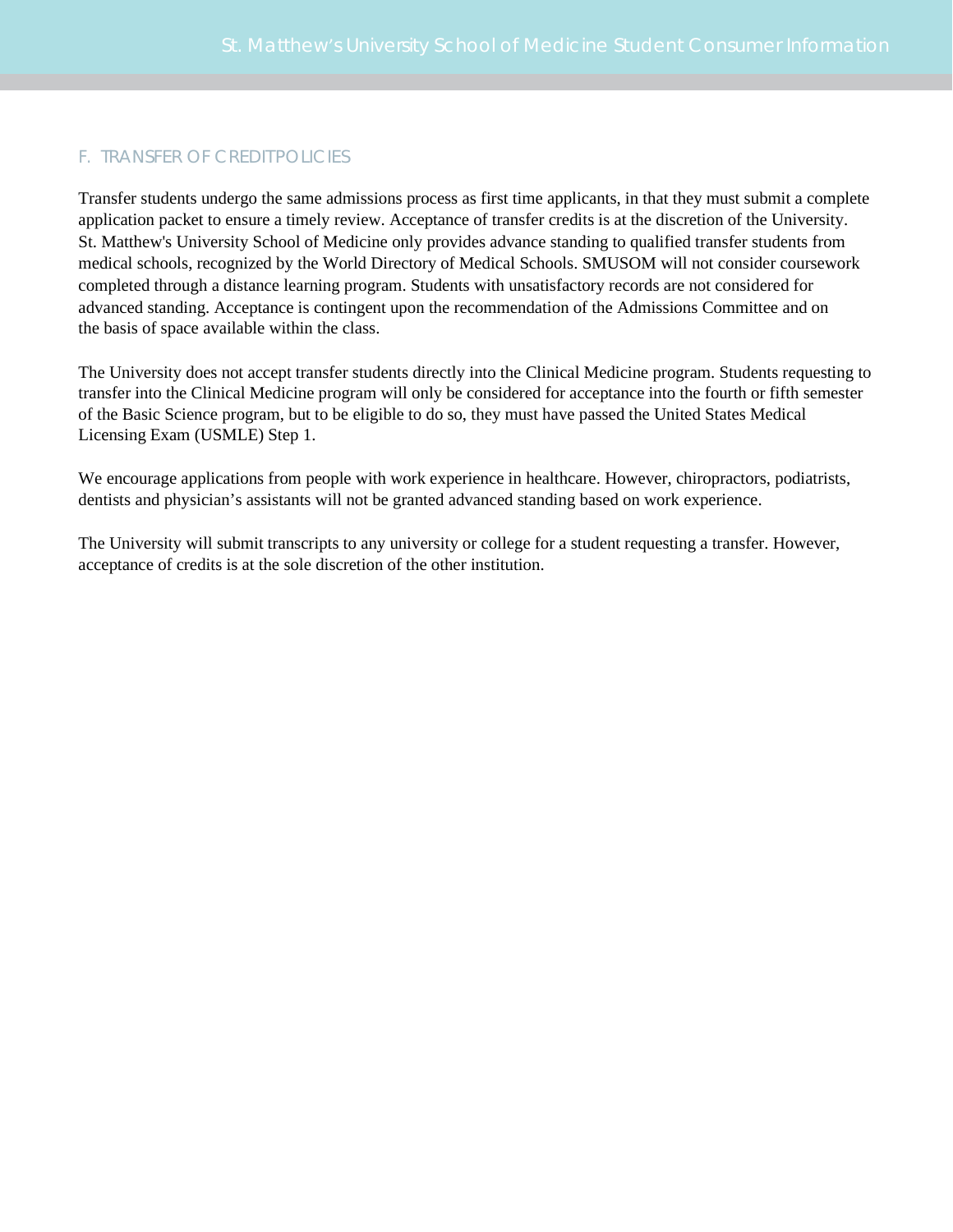## G. ACCREDITATION, APPROVAL AND LICENSURE OF INSTITUTION AND PROGRAM

St. Mathew's University School of medicine M.D. program is accredited by the Accreditation Commission on Colleges of Medicine (ACCM), the accrediting body for the Cayman Islands.

The United States Department of Education, via the National Committee on Foreign Medical Education and Accreditation (NCFMEA), reviews the standards that countries use to accredit medical schools. The NCFMEA has determined that the accreditation standards used by the ACCM to accredit St. Matthew's University School of Medicine's medical program are comparable to those used by the Liaison Committee on Medical Education (LCME), the accrediting body that accredits M.D.-granting medical programs in the United States.

## Approved by New York and Florida

St. Matthew's University School of Medicine is one of the few international medical schools with approvals in the key states of New York and Florida. These states mandate institutional review and approval prior to granting access to clerkship opportunities in their respective states. Specifically, the following bodies have approved, recognized or licensed Medical University of the Americas:

Approved by the New York State Education Department: In addition to clerkship opportunities, New York approval provides access to residencies in the state.

Licensed by the Commission for Independent Education, Florida Department of Education: Additional information regarding this institution may be obtained by contacting:

Florida Department of Education Commission for Independent Education 325 West Gaines Street Tallahassee, FL 32399-0400 (888) 224-6684 (toll free) [www.fldoe.org/cie](http://www.fldoe.org/cie)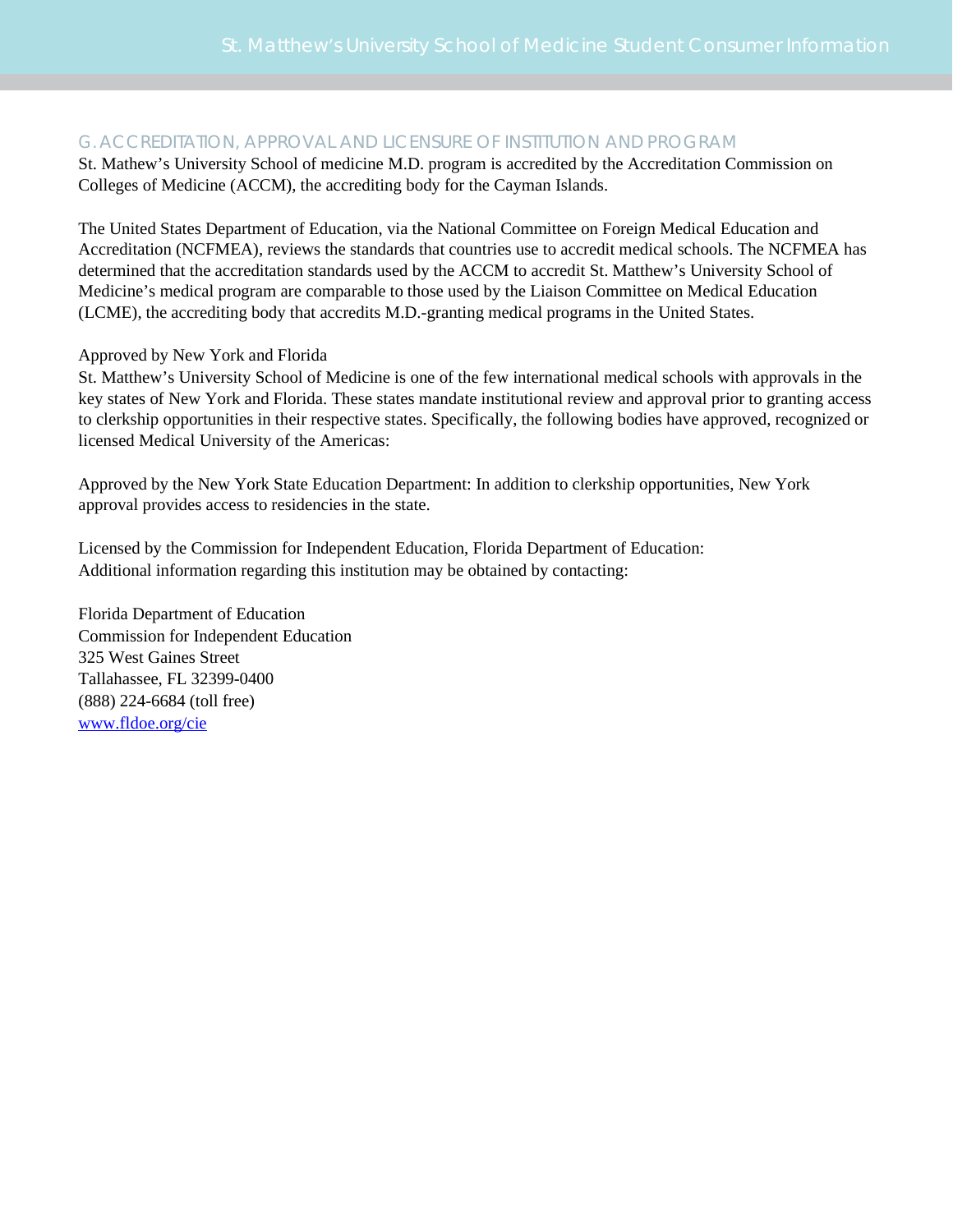## H. RESIDENCY PLACEMENT SERVICES

The Clinical Medicine program staff at St. Matthew's University School of Medicine takes special pride in mentoring students for residency positions in the United States and other countries.

Students become eligible for the National Resident Matching Program in the United States by passing Step 1, Step 2CK and Step 2CS of the USMLE. Each student is given individual attention and guidance throughout their application process. Personal statements are reviewed and a comprehensive Medical Student Performance Evaluation (MSPE), is written for residency training directors. A partial list of St. Matthew's University School of Medicine graduates' residency appointments is located in the university catalog.

## I. MILITARY LEAVE

If a student receives and involuntary call to active military duty, tuition and fees shall be refunded in full for the current enrollment period, less an administrative fee of \$100 and the acceptance deposit.

## J. STUDENT FINANCIAL ASSISTANCE

## **i. Assistance Available from Federal State, Localand Institutional Programs**

## <http://stmatthews.edu/medical-school-financial-information/loans>

## **ii. Federal Student Financial Aid Penalties for DrugLaw Violations**

The Higher Education Act of 1965 as amended (HEA) suspends aid eligibility for students who have been convicted under federal or state law of the sale or possession of drugs, if the offense occurred during a period of enrollment for which the student was receiving federal student aid (grants, loans, and/or work-study). If you have a conviction(s) for these offenses, call the Federal Student Aid Information Center at 1-800-4-FED-AID (1-800-433-3243) or go to the FAFSA web site (**<https://fafsa.ed.gov/>**), click on "Before Beginning A FAFSA" in the left column, then click on "Student Aid Eligibility Worksheet" to find out how this law applies to you.

If you have lost federal student aid eligibility due to a drug conviction, you can regain eligibility if you pass two unannounced drug tests conducted by a drug rehabilitation program that complies with criteria established by the U.S. Department of Education.

## **iii. Financial Aid Code of Conduct**

The Higher Education Opportunity Act (HEOA) requires educational institutions to develop and comply with a code of conduct that prohibits conflicts of interest for financial aid personnel [HEOA §487 (a)(25)]. Any St. Matthew's University School of Medicine ("SMUSOM") officer, employee, or agent who has responsibilities with respect to student educational loans must comply with this code of conduct.

• Neither SMUSOM as an institution nor any individual officer, employee or agent shall enter into any revenuesharing arrangements with any lender. A revenue-sharing arrangement means an arrangement between SMUSOM and a lender under which the lender provides or issues loans to students attending SMUSOM or to the families of such students; and SMUSOM recommends the lender or the loan products of the lender and in exchange, the lender pays a fee or provides other material benefits, including revenue or profit sharing, to SMUSOM or itsagent.

• No officer or employee of SMUSOM who has responsibilities with respect to education loans, or agent who has responsibilities with respect to education loans, or any of their family members, shall solicit or accept anything of value (of more than a de minimums amount) in exchange for any advantage sought by the lender in making educational loans available to enrolled or prospective students ofSMUSOM.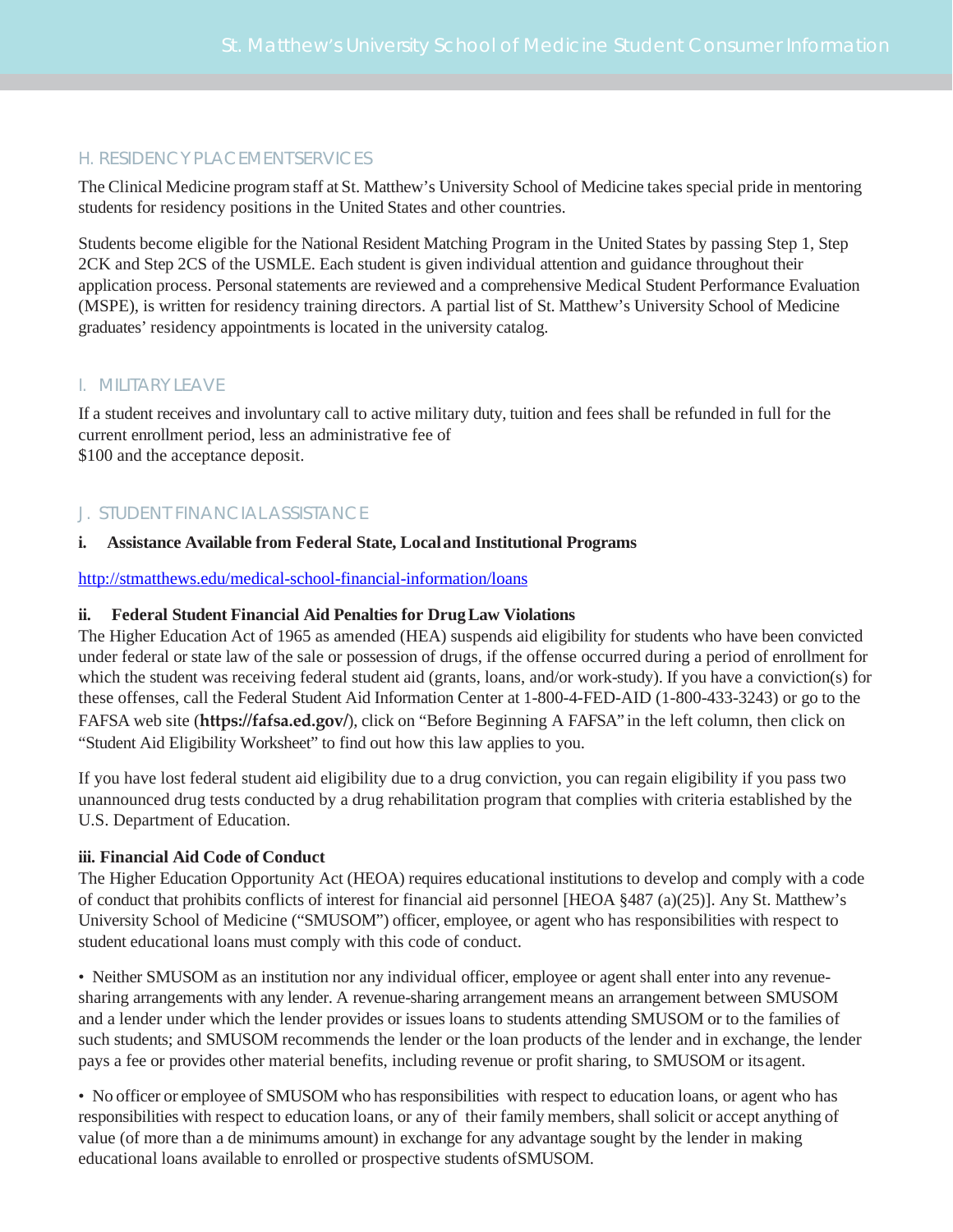• An SMUSOM officer or employee who is employed in the financial aid office or who otherwise has responsibilities with respect to education loans, or an agent who has responsibilities with respect to education loans, shall not accept from any lender or affiliate of any lender any fee, payment, or other financial benefit (including the opportunity to purchase stock) as compensation for any type of consulting arrangement or other contract to provide services to a lender or on behalf of a lender relating to education loans.

• SMUSOM shall not: a. for any first-time borrower, assign, through award packaging or other methods, the borrower's loan to a particular lender; or b. refuse to certify, or delay certification of, any loan based on the borrower's selection of a particular lender or guarantyagency.

• SMUSOM shall not request or accept from any lender any offer or funds or be used for private education loans, including funds for an opportunity pool loan, to students in exchange for the institution providing concessions or promises regarding providing the lender with: a. specified number of private educational loans (non-Title IV loans) or loans made, insured, or guaranteed under Title IV; b. a specified loan volume ofsuch loans; or c. a preferred lender arrangement for such loans.

• SMUSOM shall not request or accept from any lender any assistance with call center staffing or financial aid office staffing.

• Any employee who is employed in the financial aid office, or who otherwise hasresponsibilities with respect to education loans or other student financial aid, and who serves on an advisory board, commission, or group established by a lender, guarantor, or group of lenders or

guarantors, shall be prohibited from receiving anything of value from the lender, guarantor, or group of lenders or guarantors, except that the employee may be reimbursed for reasonable expenses incurred in serving on such advisory board, commission, or group.

## K. HEALTH ANDSAFETY

## **i. Drug and AlcoholAbuse Policy**

The use, possession or distribution of illegal drugs carries serious penalties. Abuse of alcohol resulting in impaired performance or legal difficulties will be dealt with stringently. St. Matthew's University School of Medicine recognizes health care professionals are at risk for substance abuse and will attempt to assist any student with substance abuse problemsin a rehabilitative manner. The services of a psychiatrist and psychologist are available forsuch cases.

## **ii.Vaccination Policy**

Diseases you are exposed to in the Hospital or Office (dangerous places if you're not careful)

- (A) Needle sticks and Blood and Body Fluid Exposures
	- 1) Hepatitis B
	- 2) Hepatitis C
	- 3) HIV

## (B) Aerosol and Droplet Exposures

- 1) TB
- 2) Measles
- 3) Chickenpox
- 4) Meningococcus
- 5) Pertussis
- 6) Influenza
- 7) Rubella

## (C) Fecal Transmission

1) Salmonella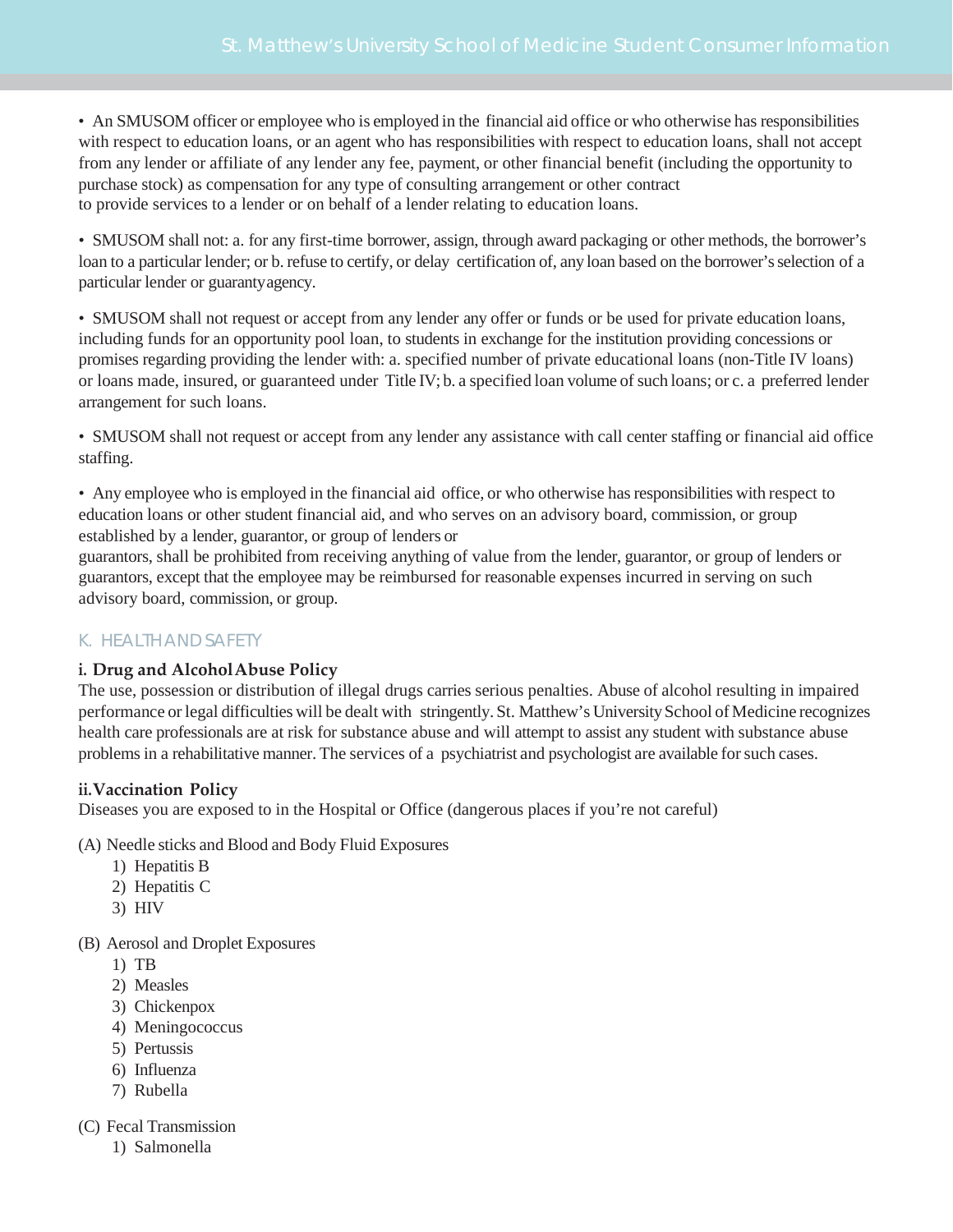- 2) Shigella
- 3) Cryptosporidiosis
- 4) Enterovirus
- 5) Adenvirus
- 6) Hepatitis A

(D) Direct Inoculation

- 1) Herpes Simplex
- 2) S.Aureus
- 3) Group A Streptococcus
- 4) EKC (PinkEye)
- 5) Syphilis
- 6) Scabies

Diseases You Can Transmit to Patients or Other Healthcare Personnel-Don't be a Vector

## (A) Respiratory Route

- 1) TB
- 2) Influenza
- 3) Measles
- 4) Chickenpox
- 5) Rubella
- (B) Direct Contact
	- 1) Herpes Simplex
	- 2) EKC
	- 3) Enteric Infections
	- 4) Gram-Negative Bacilli
	- 5) S.Aureus
	- 6) Drug Resistant Bacteria
	- 7) Hepatitis B
	- 8) Grp A Strep,Clostridia

#### **Precautions**

## **1.WashYourHands foratleast 15 seconds, more is better!**

a. Hands washed without using a scrub agent will not significantly reduce the numbers of resident organisms (e.g. S. epi,Corynebacteria, P.acnes,) but is effective in removing transient flora such as gram-negative bacilli and S. Aureus.

b. Always wash hands between different patients as well as between "clean and dirty" sites on the same patient.

c. Always wash hands, and then glove (put on gloves) before inserting or manipulating an intravascular device or any other device, which will enter a sterile body site. Wear a mask too.

## **2.Observe Isolation Procedures**

a. Isolation procedures are based on a large body of scientific work. They come from the CDC, and are based on recommendations from people who are smarter than most of us. They are rational.

b.Each isolation category specifies whether gloves, gowns, masks, or goggles are necessary when in close contact with the patient or even entering the room.

c. Isolation is intended for appropriate patients whether they are alive or dead. Specimens derived from patients. All specimens taken from isolated patients must be designated as isolation specimens and placed in the appropriate protective bags. The lab must be aware that a specimen is from an isolation patient as body fluids can be hazardous when spilled, splattered or aerosolized in the lab.

d. There is a copy of the infection control manual and the isolation category cards at every nursing station refer to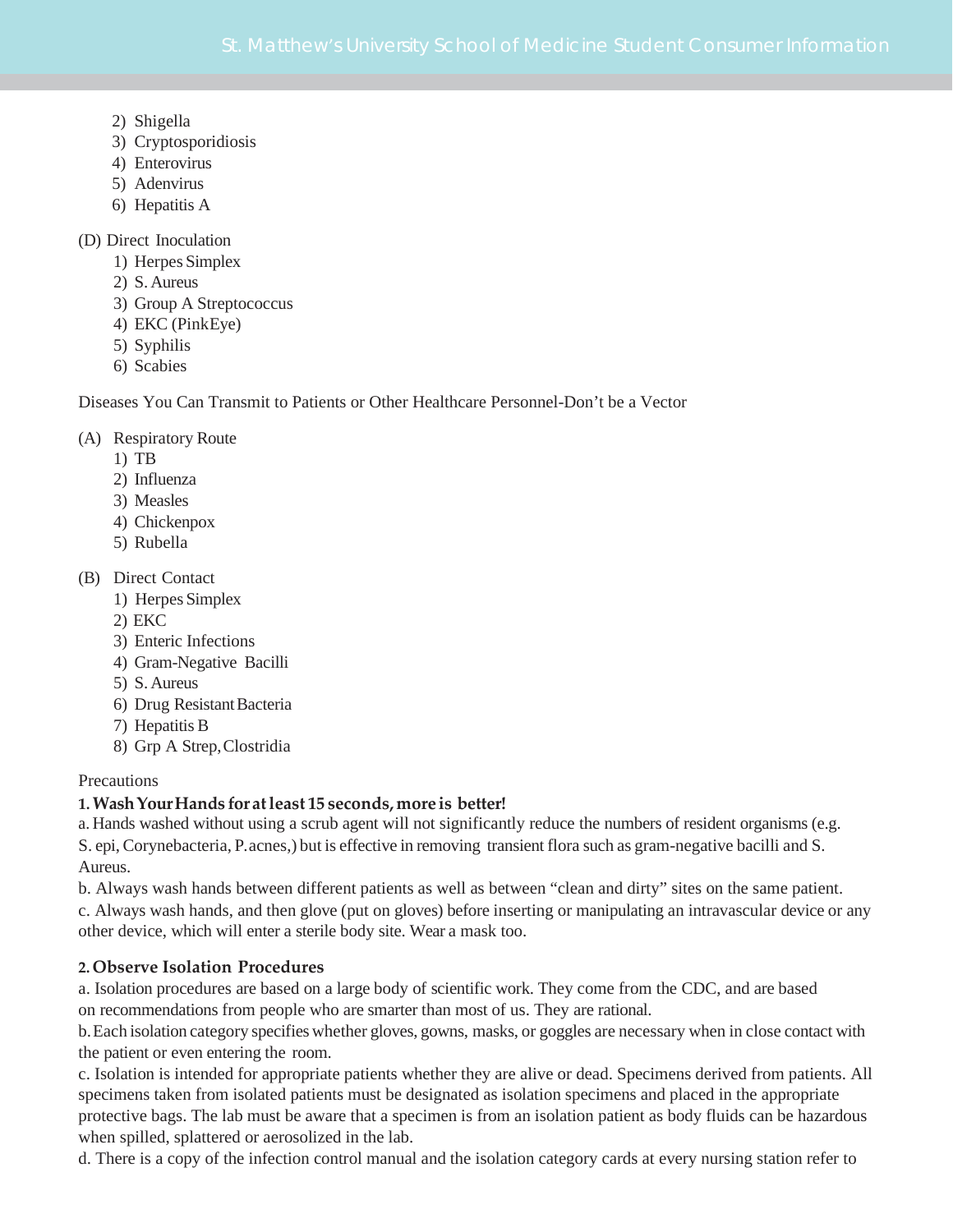them or contact the Hospital's Epidemiology Department when you have questions.

## **3.If you are sick,do notbe a vector.**

a.Consult a physician. If you go home, tell the hospital immediately and e-mail to SMUSOM. Follow the SMUSOM procedures.

b. Wear a mask if you have a respiratory illness, go home if you think you have influenza

c.Wash your hands a lot.

d.If you have a contagious disease or have been exposed to one, the Hospital needs to know. Report it to your supervisor for the particular rotation and tell SMUSOM.

## **4.Be Careful with Needles.**

a. Do not attempt to recap them.

b.Dispose of them (used or un-used) only in the red plastic containers.

c. Know where the container is located BEFORE using needles.

d. Do not use needle cutters, and do not try to bend or break them yourself.

e.Be careful when you are cleaning up after anybedside procedure, e.g. lumbar punctures/spinal taps, thoracentesis, bone marrow aspiration. Do not leave needles under drapes if the nurses are going to clean up for you.

f. During blood culturing, there is no need to change needles between the patient and the blood culture bottles.

g.Occasionally while in the hospital or clinic, a student is accidentally stuck with a needle potentially contaminated by infectious material. Should this occur you should thoroughly clean the wound immediately and stimulate bleeding. As soon as possible you should inform your supervisor for the particular rotation. *An incident report should be filed at the nursingstationand a note madeinthe patient'schart.Every hospitalhas a Needle-StickPolicy,ask the nurseincharge for it, and follow it immediately and completely.* If you make a decision to not follow the Hospital/clinical site procedures completely, you mustsign a waiver at the clinicalsite, AND tell SMUSOM immediately (within 48 hours) so it can be recorded. Failure to notify SMUSOM immediately is grounds for dismissal from the school.

## **5.GenericBloodandBodyFluidPrecautions**

a. Follow Universal Precautions for Body Fluid Exposure at all times.

b.Usedisposable,non-sterilegloveswheneveryouhandleblood, urine, sputum, or any other bodily fluid from any patient, or you change dressings or manipulate an IV or a catheter.

## **6.HepatitisB Vaccine**

a. Safe and Efficacious

b. Both Engerix and Recombivax are derived from yeast via gene cloning and are absolutely free of infection risk.

c. HBIG (serum derived) is required if exposed without prior vaccine.

d.Vaccine is required at this point too.

e. Single needle stick exposure to HBeAG+ person will result in 40% chance of clinical Hepatitis B or seroconversion.

f. Sequelae of Chronic Carrier state. Chronic Hepatitis Cirrhosis

Delta Virus Superinfection Hepatoma

Vasculitis

Limiting your ability to practice your specialty of choice

## **7.HIV/AIDS**

a.Incidence and prevalence in the population continues to be of serious concern.

b.HIV transmission has been documented due to occupational exposure, but is unusual. The risk from a needle stick is about  $1:300$ .

c.In prospective studies of 1000 unbroken mucous membrane or skin exposures, there has been no documented transmission.